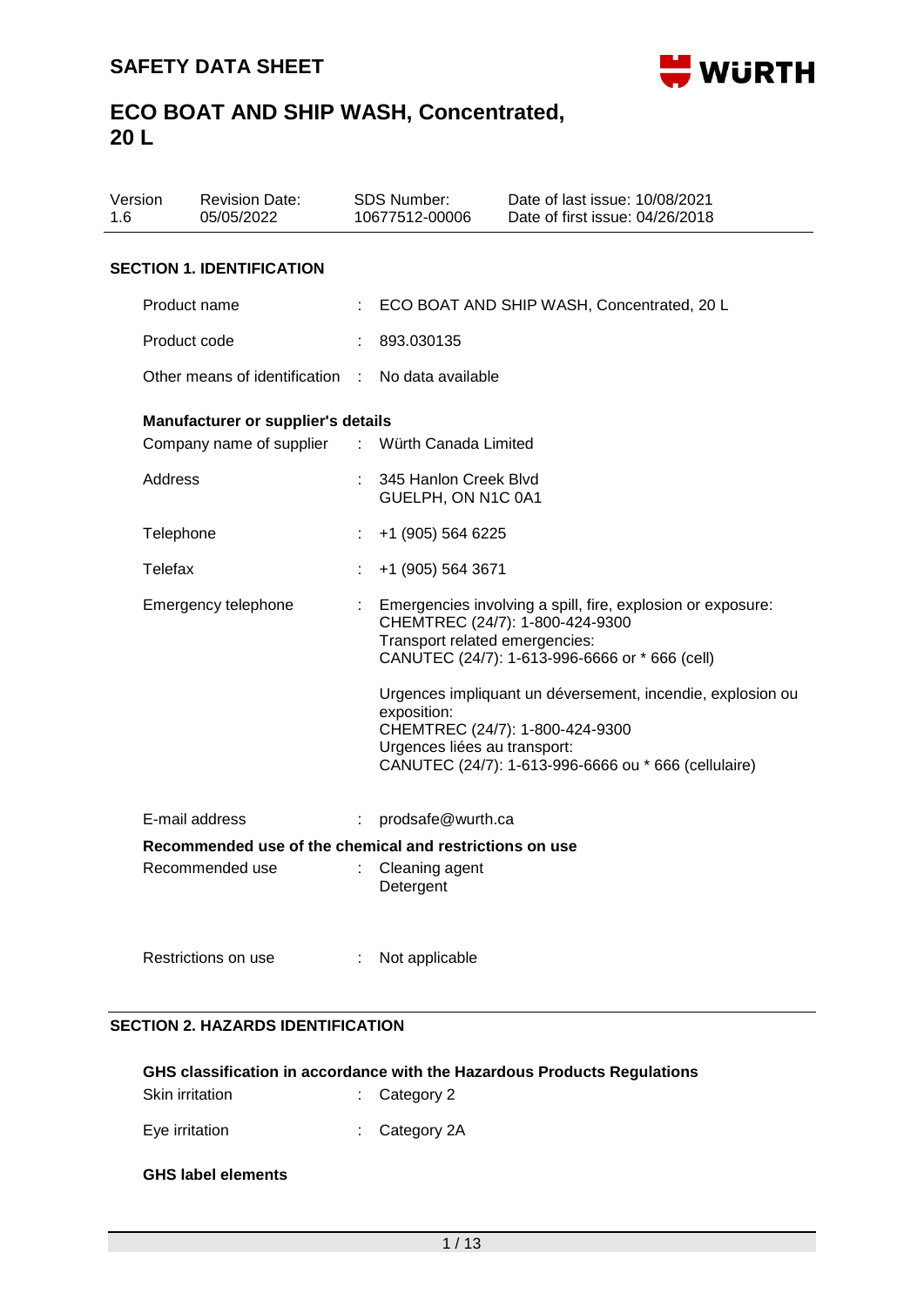

| Version<br>1.6 | <b>Revision Date:</b><br>05/05/2022 |  | <b>SDS Number:</b><br>10677512-00006                                | Date of last issue: 10/08/2021<br>Date of first issue: 04/26/2018                                                                                                                                                                                                                                                                                                                       |  |
|----------------|-------------------------------------|--|---------------------------------------------------------------------|-----------------------------------------------------------------------------------------------------------------------------------------------------------------------------------------------------------------------------------------------------------------------------------------------------------------------------------------------------------------------------------------|--|
|                | Hazard pictograms                   |  |                                                                     |                                                                                                                                                                                                                                                                                                                                                                                         |  |
|                | Signal Word                         |  | Warning                                                             |                                                                                                                                                                                                                                                                                                                                                                                         |  |
|                | <b>Hazard Statements</b>            |  | H315 Causes skin irritation.<br>H319 Causes serious eye irritation. |                                                                                                                                                                                                                                                                                                                                                                                         |  |
|                | <b>Precautionary Statements</b>     |  | <b>Prevention:</b><br>tion.                                         | P264 Wash skin thoroughly after handling.<br>P280 Wear protective gloves, eye protection and face protec-                                                                                                                                                                                                                                                                               |  |
|                |                                     |  | <b>Response:</b><br>to do. Continue rinsing.<br>reuse.              | P302 + P352 IF ON SKIN: Wash with plenty of water.<br>P305 + P351 + P338 IF IN EYES: Rinse cautiously with water<br>for several minutes. Remove contact lenses, if present and easy<br>P332 + P313 If skin irritation occurs: Get medical attention.<br>P337 + P313 If eye irritation persists: Get medical attention.<br>P362 + P364 Take off contaminated clothing and wash it before |  |
|                | <b>Other hazards</b><br>None known. |  |                                                                     |                                                                                                                                                                                                                                                                                                                                                                                         |  |
|                |                                     |  |                                                                     |                                                                                                                                                                                                                                                                                                                                                                                         |  |

#### **SECTION 3. COMPOSITION/INFORMATION ON INGREDIENTS**

Substance / Mixture : Mixture

#### **Components**

| Chemical name                                                                                     | <b>Common</b><br>Name/Synonym              | CAS-No.      | Concentration (% w/w) |
|---------------------------------------------------------------------------------------------------|--------------------------------------------|--------------|-----------------------|
| Eqi surfactant Alkyl<br>Jammonium Com-<br>pound, Alkoxylated<br>Alcohol, Amphoteric<br>surfactant | No data availa-<br>lble                    | Not Assigned | $>= 5 - < 10$ *       |
| Silicic acid, potassium<br>Isalt                                                                  | Potassium hy-<br>droxy (oxo)<br>silanolate | 1312-76-1    | $> = 1 - 5$ *         |
| Potassium hydroxide                                                                               | Caustic potash                             | 1310-58-3    | $>= 0.5 - 1$ *        |

Actual concentration or concentration range is withheld as a trade secret

### **SECTION 4. FIRST AID MEASURES**

General advice : In the case of accident or if you feel unwell, seek medical advice immediately.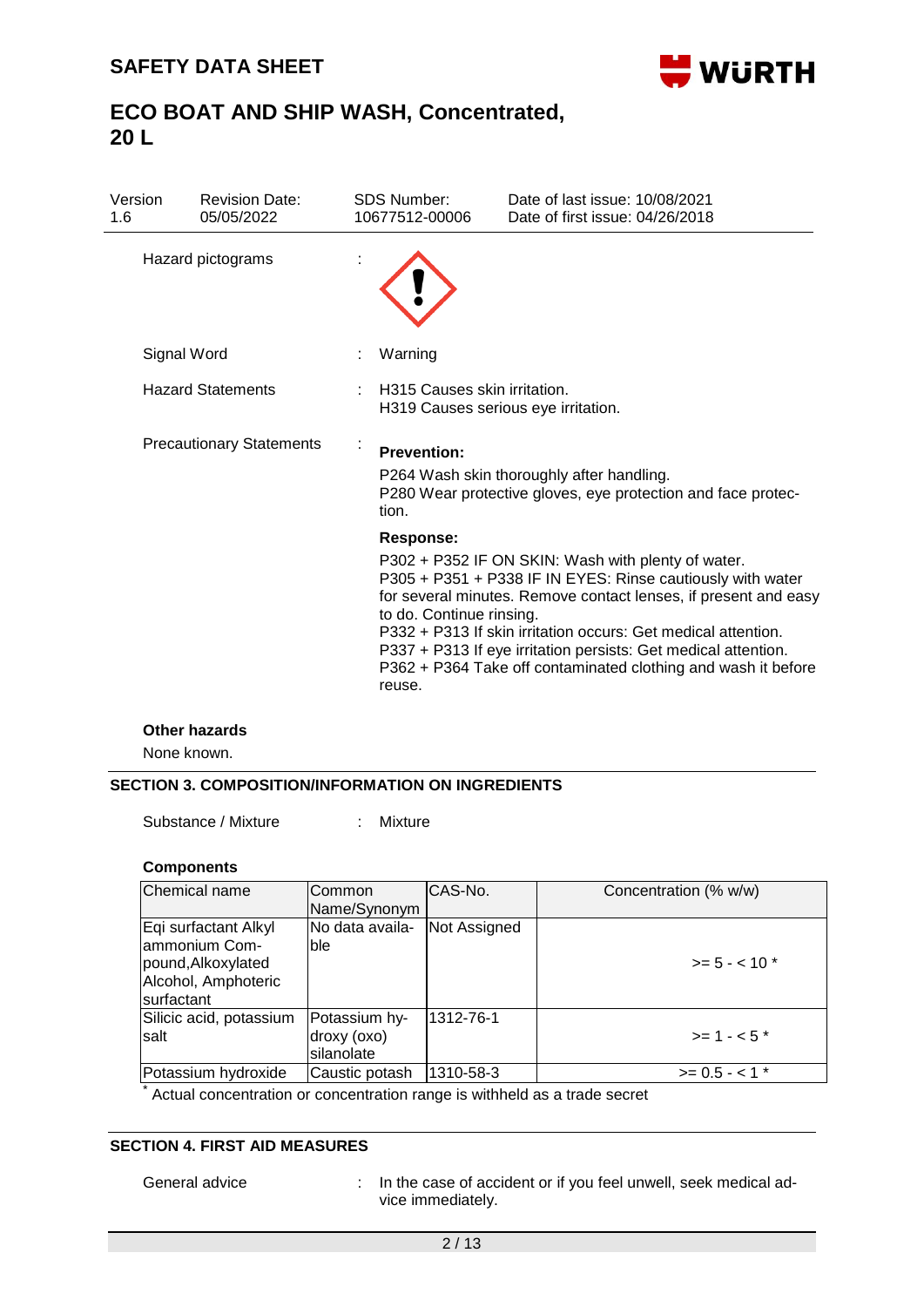

| Version<br>1.6 |                         | <b>Revision Date:</b><br>05/05/2022                    | <b>SDS Number:</b><br>10677512-00006                                                                                                                                                                                                           | Date of last issue: 10/08/2021<br>Date of first issue: 04/26/2018                                                                                                                 |  |  |  |
|----------------|-------------------------|--------------------------------------------------------|------------------------------------------------------------------------------------------------------------------------------------------------------------------------------------------------------------------------------------------------|-----------------------------------------------------------------------------------------------------------------------------------------------------------------------------------|--|--|--|
|                |                         |                                                        | advice.                                                                                                                                                                                                                                        | When symptoms persist or in all cases of doubt seek medical                                                                                                                       |  |  |  |
|                | If inhaled              |                                                        | If inhaled, remove to fresh air.<br>Get medical attention if symptoms occur.                                                                                                                                                                   |                                                                                                                                                                                   |  |  |  |
|                | In case of skin contact |                                                        | In case of contact, immediately flush skin with plenty of water<br>for at least 15 minutes while removing contaminated clothing<br>and shoes.<br>Get medical attention.<br>Wash clothing before reuse.<br>Thoroughly clean shoes before reuse. |                                                                                                                                                                                   |  |  |  |
|                | In case of eye contact  |                                                        | In case of contact, immediately flush eyes with plenty of water<br>for at least 15 minutes.<br>If easy to do, remove contact lens, if worn.<br>Get medical attention.                                                                          |                                                                                                                                                                                   |  |  |  |
|                | If swallowed            |                                                        | If swallowed, DO NOT induce vomiting.<br>Get medical attention if symptoms occur.<br>Rinse mouth thoroughly with water.                                                                                                                        |                                                                                                                                                                                   |  |  |  |
|                | delayed                 | Most important symptoms<br>and effects, both acute and | Causes skin irritation.<br>Causes serious eye irritation.                                                                                                                                                                                      |                                                                                                                                                                                   |  |  |  |
|                |                         | Protection of first-aiders                             |                                                                                                                                                                                                                                                | First Aid responders should pay attention to self-protection,<br>and use the recommended personal protective equipment<br>when the potential for exposure exists (see section 8). |  |  |  |
|                |                         | Notes to physician                                     |                                                                                                                                                                                                                                                | Treat symptomatically and supportively.                                                                                                                                           |  |  |  |

### **SECTION 5. FIRE-FIGHTING MEASURES**

| Suitable extinguishing media : Water spray |    | Alcohol-resistant foam<br>Carbon dioxide (CO2)<br>Dry chemical                                                                                               |
|--------------------------------------------|----|--------------------------------------------------------------------------------------------------------------------------------------------------------------|
| Unsuitable extinguishing<br>media          |    | : None known.                                                                                                                                                |
| Specific hazards during fire<br>fighting   | ÷. | Exposure to combustion products may be a hazard to health.                                                                                                   |
| Hazardous combustion prod-<br>ucts         |    | Carbon oxides<br>Metal oxides<br>Silicon oxides<br>Nitrogen oxides (NOx)                                                                                     |
| Specific extinguishing meth-<br>ods        | ÷. | Use extinguishing measures that are appropriate to local cir-<br>cumstances and the surrounding environment.<br>Use water spray to cool unopened containers. |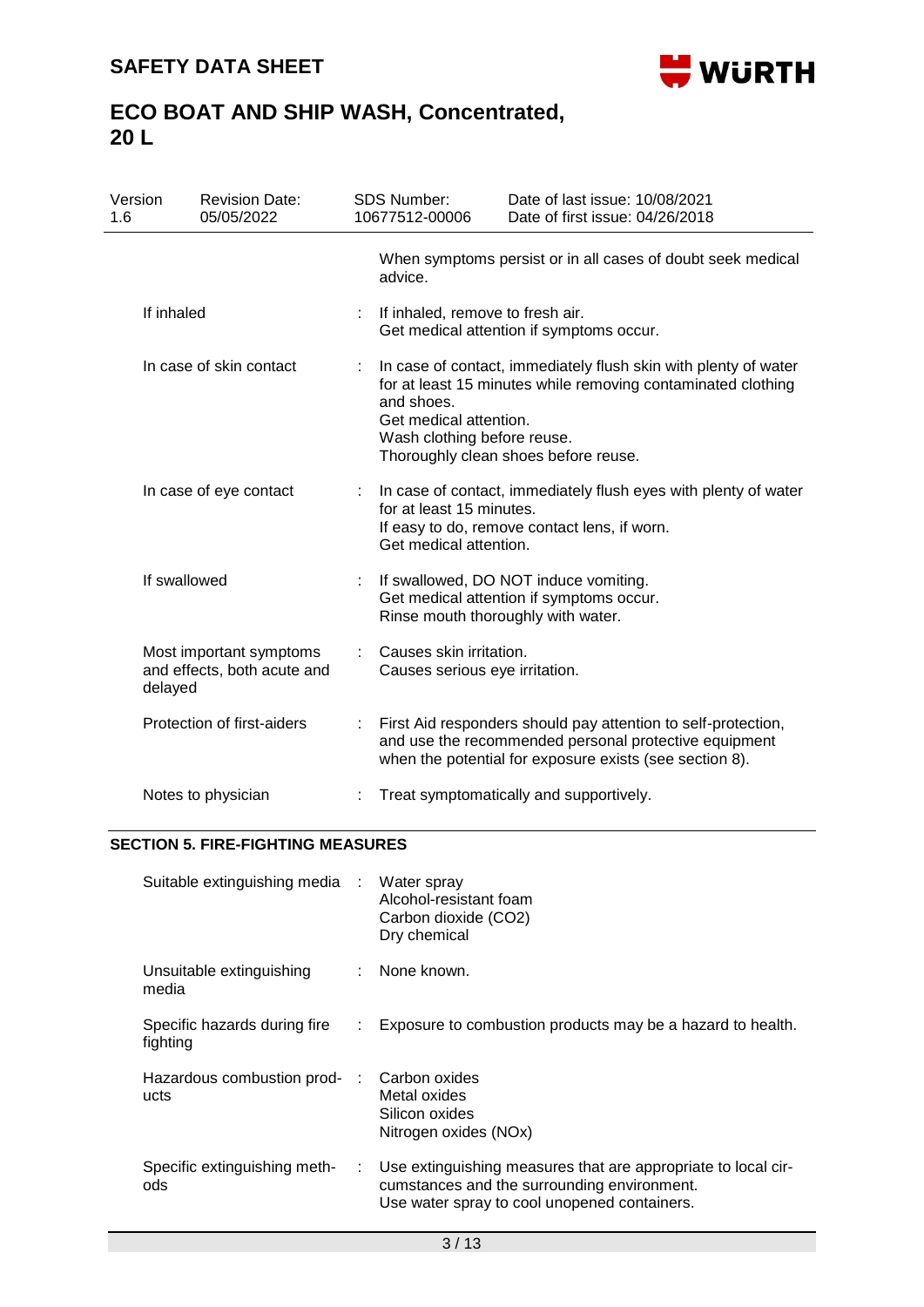

| Version<br>1.6                                           |                                                   | <b>Revision Date:</b><br>05/05/2022                                             |                                            | SDS Number:<br>10677512-00006                                                                                                                                                                                                                                                                                                                                                                                                                                                                                                                                                                                            | Date of last issue: 10/08/2021<br>Date of first issue: 04/26/2018                                                   |  |
|----------------------------------------------------------|---------------------------------------------------|---------------------------------------------------------------------------------|--------------------------------------------|--------------------------------------------------------------------------------------------------------------------------------------------------------------------------------------------------------------------------------------------------------------------------------------------------------------------------------------------------------------------------------------------------------------------------------------------------------------------------------------------------------------------------------------------------------------------------------------------------------------------------|---------------------------------------------------------------------------------------------------------------------|--|
|                                                          |                                                   |                                                                                 |                                            | SO.<br>Evacuate area.                                                                                                                                                                                                                                                                                                                                                                                                                                                                                                                                                                                                    | Remove undamaged containers from fire area if it is safe to do                                                      |  |
|                                                          | Special protective equipment<br>for fire-fighters |                                                                                 |                                            | In the event of fire, wear self-contained breathing apparatus.<br>Use personal protective equipment.                                                                                                                                                                                                                                                                                                                                                                                                                                                                                                                     |                                                                                                                     |  |
|                                                          |                                                   | <b>SECTION 6. ACCIDENTAL RELEASE MEASURES</b>                                   |                                            |                                                                                                                                                                                                                                                                                                                                                                                                                                                                                                                                                                                                                          |                                                                                                                     |  |
|                                                          |                                                   | Personal precautions, protec- :<br>tive equipment and emer-<br>gency procedures |                                            | Use personal protective equipment.                                                                                                                                                                                                                                                                                                                                                                                                                                                                                                                                                                                       | Follow safe handling advice (see section 7) and personal pro-<br>tective equipment recommendations (see section 8). |  |
|                                                          | <b>Environmental precautions</b>                  |                                                                                 |                                            | Avoid release to the environment.<br>Prevent further leakage or spillage if safe to do so.<br>Prevent spreading over a wide area (e.g., by containment or<br>oil barriers).<br>Retain and dispose of contaminated wash water.<br>Local authorities should be advised if significant spillages<br>cannot be contained.                                                                                                                                                                                                                                                                                                    |                                                                                                                     |  |
| Methods and materials for<br>containment and cleaning up |                                                   |                                                                                 | bent.<br>which regulations are applicable. | Soak up with inert absorbent material.<br>For large spills, provide diking or other appropriate contain-<br>ment to keep material from spreading. If diked material can be<br>pumped, store recovered material in appropriate container.<br>Clean up remaining materials from spill with suitable absor-<br>Local or national regulations may apply to releases and dispo-<br>sal of this material, as well as those materials and items em-<br>ployed in the cleanup of releases. You will need to determine<br>Sections 13 and 15 of this SDS provide information regarding<br>certain local or national requirements. |                                                                                                                     |  |

### **SECTION 7. HANDLING AND STORAGE**

| Technical measures      | : See Engineering measures under EXPOSURE<br>CONTROLS/PERSONAL PROTECTION section.                                                                                                                                                                                                                                                                                                                 |  |  |
|-------------------------|----------------------------------------------------------------------------------------------------------------------------------------------------------------------------------------------------------------------------------------------------------------------------------------------------------------------------------------------------------------------------------------------------|--|--|
| Local/Total ventilation | : Use only with adequate ventilation.                                                                                                                                                                                                                                                                                                                                                              |  |  |
| Advice on safe handling | $\therefore$ Do not get on skin or clothing.<br>Avoid inhalation of vapor or mist.<br>Do not swallow.<br>Do not get in eyes.<br>Wash skin thoroughly after handling.<br>Handle in accordance with good industrial hygiene and safety<br>practice, based on the results of the workplace exposure as-<br>sessment<br>Take care to prevent spills, waste and minimize release to the<br>environment. |  |  |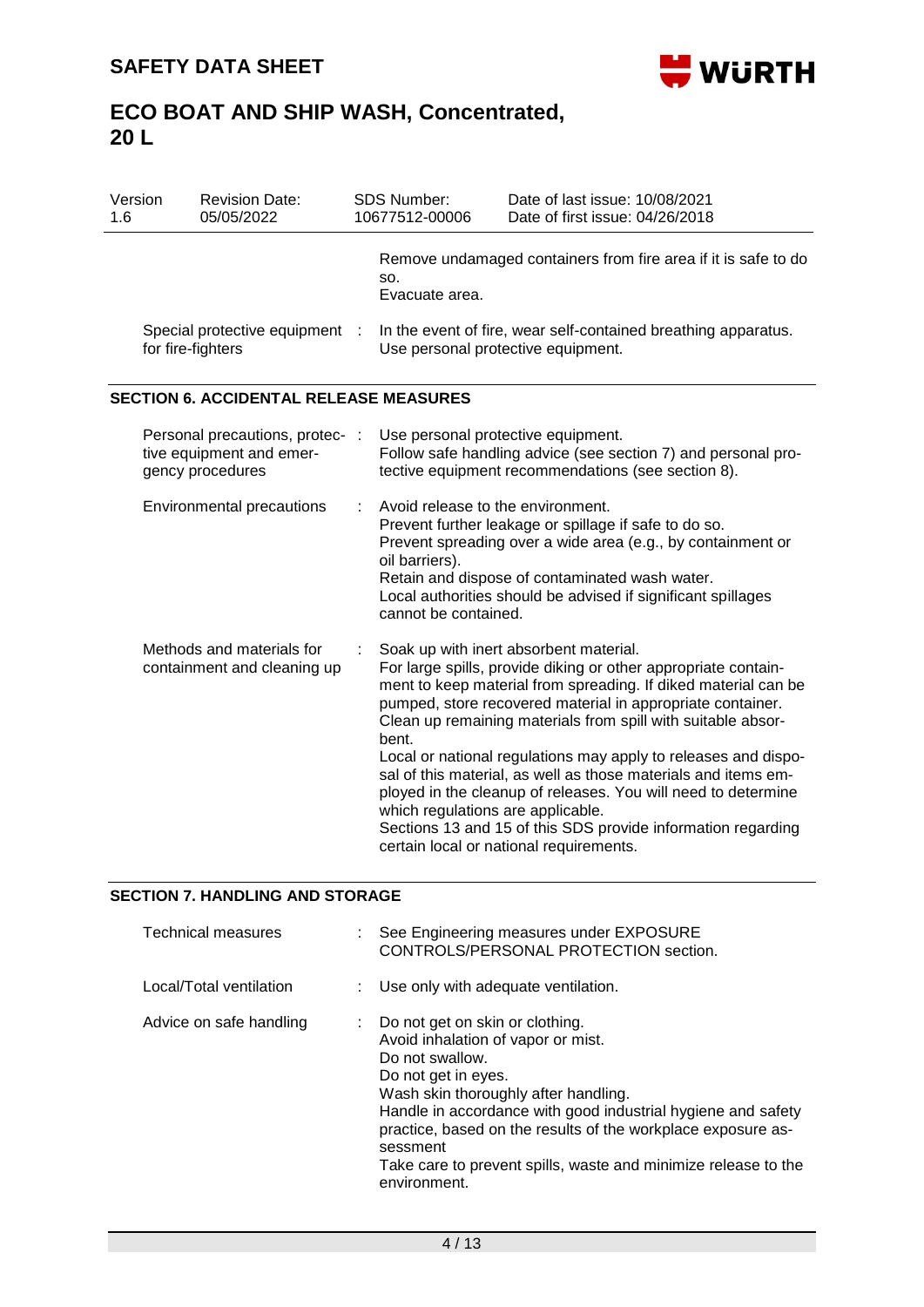

| Version<br>1.6     | <b>Revision Date:</b><br>05/05/2022 | <b>SDS Number:</b><br>10677512-00006                                                 | Date of last issue: 10/08/2021<br>Date of first issue: 04/26/2018                                       |  |
|--------------------|-------------------------------------|--------------------------------------------------------------------------------------|---------------------------------------------------------------------------------------------------------|--|
|                    | Conditions for safe storage         |                                                                                      | : Keep in properly labeled containers.<br>Store in accordance with the particular national regulations. |  |
| Materials to avoid |                                     | : Do not store with the following product types:<br>Strong oxidizing agents<br>Gases |                                                                                                         |  |

#### **SECTION 8. EXPOSURE CONTROLS/PERSONAL PROTECTION**

| Components          | CAS-No.   | Value type        | Control parame-    | <b>Basis</b> |
|---------------------|-----------|-------------------|--------------------|--------------|
|                     |           | (Form of          | ters / Permissible |              |
|                     |           | exposure)         | concentration      |              |
| Potassium hydroxide | 1310-58-3 | $\left( c\right)$ | $2 \text{ mg/m}^3$ | CA AB OEL    |
|                     |           |                   | $2 \text{ mg/m}^3$ | CA BC OEL    |
|                     |           |                   | $2 \text{ mg/m}^3$ | CA QC OEL    |
|                     |           |                   | $2 \text{ mg/m}^3$ | <b>ACGIH</b> |

### **Ingredients with workplace control parameters**

| <b>Engineering measures</b>   |  | Ensure adequate ventilation, especially in confined areas.<br>Minimize workplace exposure concentrations.<br>Dust formation may be relevant in the processing of this pro-<br>duct. In addition to substance-specific OELs, general limitati-<br>ons of concentrations of particulates in the air at workplaces<br>have to be considered in workplace risk assessment. Rele-<br>vant limits include: OSHA PEL for Particulates Not Otherwise<br>Regulated of 15 mg/m3 - total dust, 5 mg/m3 - respirable<br>fraction; and ACGIH TWA for Particles (insoluble or poorly<br>soluble) Not Otherwise Specified of 3 mg/m3 - respirable<br>particles, 10 mg/m3 - inhalable particles. |  |
|-------------------------------|--|----------------------------------------------------------------------------------------------------------------------------------------------------------------------------------------------------------------------------------------------------------------------------------------------------------------------------------------------------------------------------------------------------------------------------------------------------------------------------------------------------------------------------------------------------------------------------------------------------------------------------------------------------------------------------------|--|
| Personal protective equipment |  |                                                                                                                                                                                                                                                                                                                                                                                                                                                                                                                                                                                                                                                                                  |  |
| Respiratory protection<br>÷.  |  | If adequate local exhaust ventilation is not available or expo-<br>sure assessment demonstrates exposures outside the re-<br>commended guidelines, use respiratory protection.                                                                                                                                                                                                                                                                                                                                                                                                                                                                                                   |  |
| Filter type                   |  | Particulates type                                                                                                                                                                                                                                                                                                                                                                                                                                                                                                                                                                                                                                                                |  |
| Hand protection               |  |                                                                                                                                                                                                                                                                                                                                                                                                                                                                                                                                                                                                                                                                                  |  |
| Material                      |  | Chemical-resistant gloves                                                                                                                                                                                                                                                                                                                                                                                                                                                                                                                                                                                                                                                        |  |
| <b>Remarks</b>                |  | Choose gloves to protect hands against chemicals depending<br>on the concentration specific to place of work. Breakthrough<br>time is not determined for the product. Change gloves often!<br>For special applications, we recommend clarifying the re-<br>sistance to chemicals of the aforementioned protective glo-<br>ves with the glove manufacturer. Wash hands before breaks<br>and at the end of workday.                                                                                                                                                                                                                                                                |  |
| Eye protection                |  | Wear the following personal protective equipment:                                                                                                                                                                                                                                                                                                                                                                                                                                                                                                                                                                                                                                |  |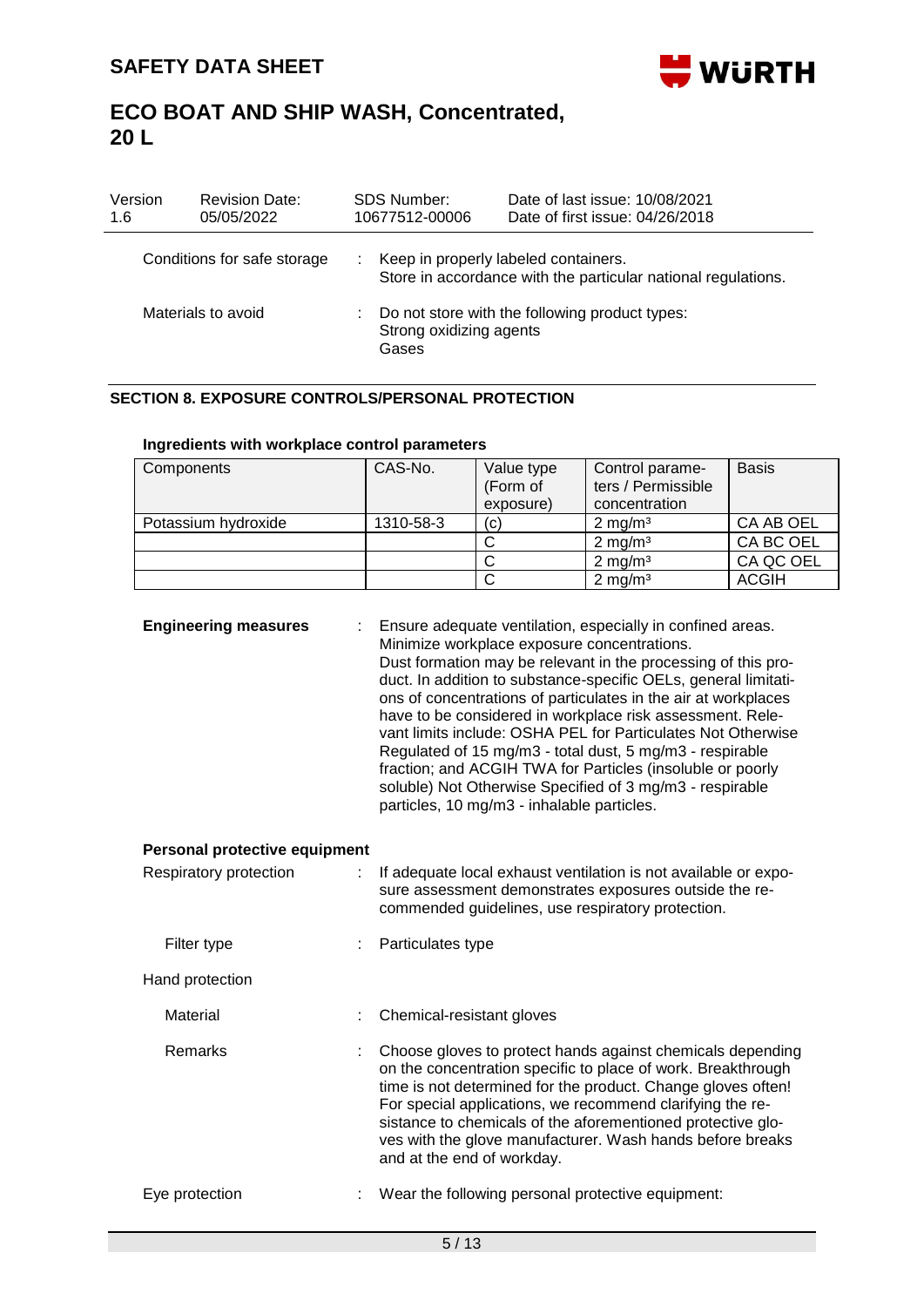

| Version<br>1.6           | <b>Revision Date:</b><br>05/05/2022 | <b>SDS Number:</b><br>10677512-00006                                                                                                                                                                                                       | Date of last issue: 10/08/2021<br>Date of first issue: 04/26/2018 |  |  |
|--------------------------|-------------------------------------|--------------------------------------------------------------------------------------------------------------------------------------------------------------------------------------------------------------------------------------------|-------------------------------------------------------------------|--|--|
|                          |                                     | Safety goggles                                                                                                                                                                                                                             |                                                                   |  |  |
| Skin and body protection |                                     | Select appropriate protective clothing based on chemical<br>resistance data and an assessment of the local exposure<br>potential.<br>Skin contact must be avoided by using impervious protective<br>clothing (gloves, aprons, boots, etc). |                                                                   |  |  |
| Hygiene measures         |                                     | If exposure to chemical is likely during typical use, provide<br>t.<br>eye flushing systems and safety showers close to the wor-<br>king place.<br>When using do not eat, drink or smoke.<br>Wash contaminated clothing before re-use.     |                                                                   |  |  |

### **SECTION 9. PHYSICAL AND CHEMICAL PROPERTIES**

| Appearance                                          | ÷  | liquid            |
|-----------------------------------------------------|----|-------------------|
| Color                                               | t. | yellow-orange     |
| Odor                                                | ÷  | characteristic    |
| <b>Odor Threshold</b>                               | ÷  | No data available |
| рH                                                  | t  | 11 - 11.49        |
| Melting point/freezing point                        | t. | 0 °C              |
| Initial boiling point and boiling<br>range          | t. | 100 °C            |
|                                                     |    |                   |
| Flash point                                         | t  | No data available |
| <b>Evaporation rate</b>                             | t  | No data available |
| Flammability (solid, gas)                           |    | Not applicable    |
| Flammability (liquids)                              | ÷  | No data available |
| Upper explosion limit / Upper<br>flammability limit | ÷  | No data available |
| Lower explosion limit / Lower<br>flammability limit | t. | No data available |
| Vapor pressure                                      | t  | No data available |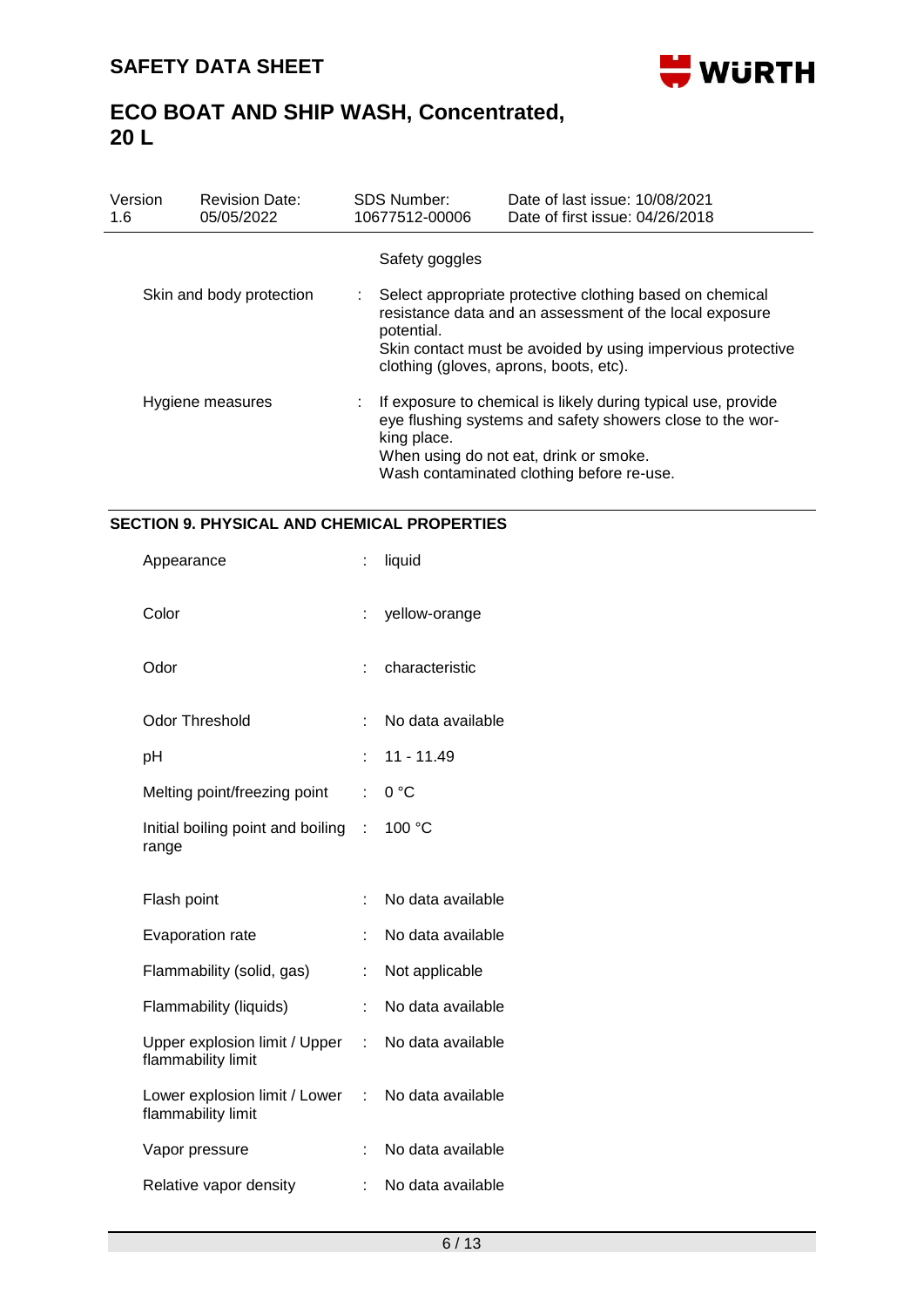

| Version<br>1.6 |                 | <b>Revision Date:</b><br>05/05/2022 |    | <b>SDS Number:</b><br>10677512-00006 | Date of last issue: 10/08/2021<br>Date of first issue: 04/26/2018 |  |
|----------------|-----------------|-------------------------------------|----|--------------------------------------|-------------------------------------------------------------------|--|
|                | Density         |                                     | ÷. | 1.03 $g/cm^{3}$                      |                                                                   |  |
|                | Solubility(ies) | Water solubility                    | ÷  | soluble                              |                                                                   |  |
|                | octanol/water   | Partition coefficient: n-           |    | Not applicable                       |                                                                   |  |
|                |                 | Autoignition temperature            | ÷  | No data available                    |                                                                   |  |
|                |                 | Decomposition temperature           |    | No data available                    |                                                                   |  |
|                | Viscosity       | Viscosity, kinematic                |    | No data available                    |                                                                   |  |
|                |                 | <b>Explosive properties</b>         | ÷  | Not explosive                        |                                                                   |  |
|                |                 | Oxidizing properties                |    |                                      | The substance or mixture is not classified as oxidizing.          |  |
|                |                 | Molecular weight                    |    | No data available                    |                                                                   |  |
|                | Particle size   |                                     |    | Not applicable                       |                                                                   |  |

#### **SECTION 10. STABILITY AND REACTIVITY**

| Reactivity                          | ÷. | Not classified as a reactivity hazard.                                   |
|-------------------------------------|----|--------------------------------------------------------------------------|
| Chemical stability                  |    | Stable under normal conditions.                                          |
| tions                               |    | Possibility of hazardous reac- : Can react with strong oxidizing agents. |
| Conditions to avoid                 |    | : None known.                                                            |
| Incompatible materials              |    | Oxidizing agents<br>Acids                                                |
| Hazardous decomposition<br>products | ÷. | No hazardous decomposition products are known.                           |

#### **SECTION 11. TOXICOLOGICAL INFORMATION**

#### **Information on likely routes of exposure**

Inhalation Skin contact Ingestion Eye contact

#### **Acute toxicity**

Not classified based on available information.

#### **Product:**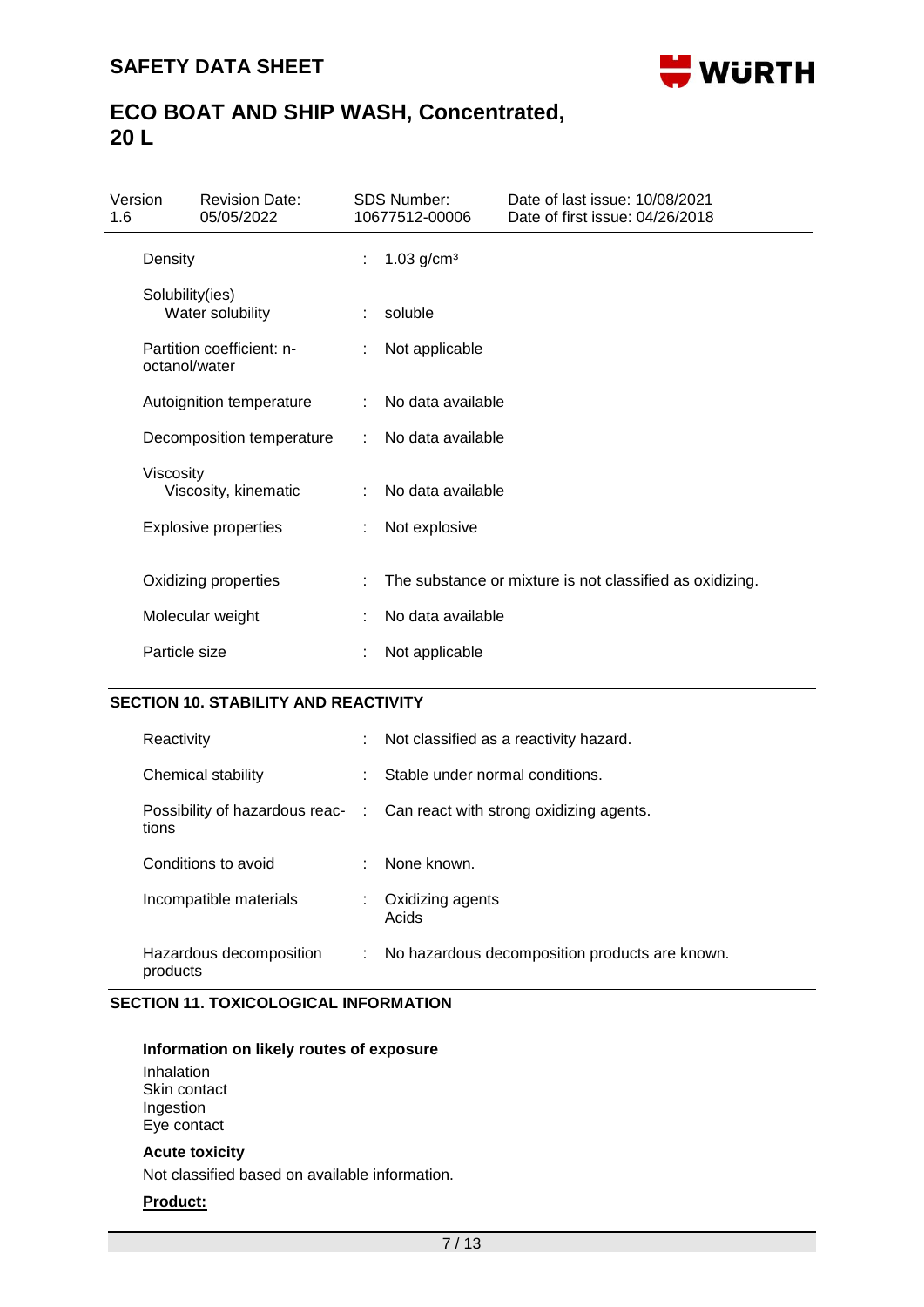

| Version<br>1.6   | <b>Revision Date:</b><br>05/05/2022                         |    | <b>SDS Number:</b><br>10677512-00006                                                                  | Date of last issue: 10/08/2021<br>Date of first issue: 04/26/2018                   |
|------------------|-------------------------------------------------------------|----|-------------------------------------------------------------------------------------------------------|-------------------------------------------------------------------------------------|
|                  | Acute oral toxicity<br><b>Components:</b>                   |    | Method: Calculation method                                                                            | Acute toxicity estimate: $> 2,000$ mg/kg                                            |
|                  |                                                             |    |                                                                                                       |                                                                                     |
|                  |                                                             |    |                                                                                                       | Eqi surfactant Alkyl ammonium Compound, Alkoxylated Alcohol, Amphoteric surfactant: |
|                  | Acute oral toxicity                                         |    | LD50 (Rat): 2,292 mg/kg                                                                               |                                                                                     |
|                  | Silicic acid, potassium salt:                               |    |                                                                                                       |                                                                                     |
|                  | Acute inhalation toxicity                                   | ÷  | $LC50$ (Rat): $> 2.06$ mg/l<br>Exposure time: 4 h<br>Test atmosphere: vapor<br>Method: OPPTS 870.1300 |                                                                                     |
|                  | Acute dermal toxicity                                       |    | : LD50 (Rat): $> 5,000$ mg/kg<br>Method: OPPTS 870.1200                                               |                                                                                     |
|                  | Potassium hydroxide:                                        |    |                                                                                                       |                                                                                     |
|                  | Acute oral toxicity                                         | ÷. | LD50 (Rat): 333 mg/kg                                                                                 |                                                                                     |
|                  | Acute inhalation toxicity                                   |    |                                                                                                       | Assessment: Corrosive to the respiratory tract.                                     |
|                  | <b>Skin corrosion/irritation</b><br>Causes skin irritation. |    |                                                                                                       |                                                                                     |
|                  | Components:                                                 |    |                                                                                                       |                                                                                     |
|                  |                                                             |    |                                                                                                       | Eqi surfactant Alkyl ammonium Compound, Alkoxylated Alcohol, Amphoteric surfactant: |
| Result           |                                                             |    | Skin irritation                                                                                       |                                                                                     |
|                  | Silicic acid, potassium salt:                               |    |                                                                                                       |                                                                                     |
| <b>Species</b>   |                                                             |    | Rabbit                                                                                                |                                                                                     |
| Method<br>Result |                                                             |    | OECD Test Guideline 404<br>Skin irritation                                                            |                                                                                     |
|                  | Potassium hydroxide:                                        |    |                                                                                                       |                                                                                     |
| <b>Species</b>   |                                                             |    | Rabbit                                                                                                |                                                                                     |
| Result           |                                                             |    |                                                                                                       | Corrosive after 3 minutes or less of exposure                                       |
|                  | Serious eye damage/eye irritation                           |    |                                                                                                       |                                                                                     |
|                  | Causes serious eye irritation.<br>Components:               |    |                                                                                                       |                                                                                     |
|                  |                                                             |    |                                                                                                       | Eqi surfactant Alkyl ammonium Compound, Alkoxylated Alcohol, Amphoteric surfactant: |
| Result           |                                                             |    |                                                                                                       | Irritation to eyes, reversing within 21 days                                        |
|                  | Silicic acid, potassium salt:                               |    |                                                                                                       |                                                                                     |
| <b>Species</b>   |                                                             | ÷  | Rabbit                                                                                                |                                                                                     |
|                  |                                                             |    | 8/13                                                                                                  |                                                                                     |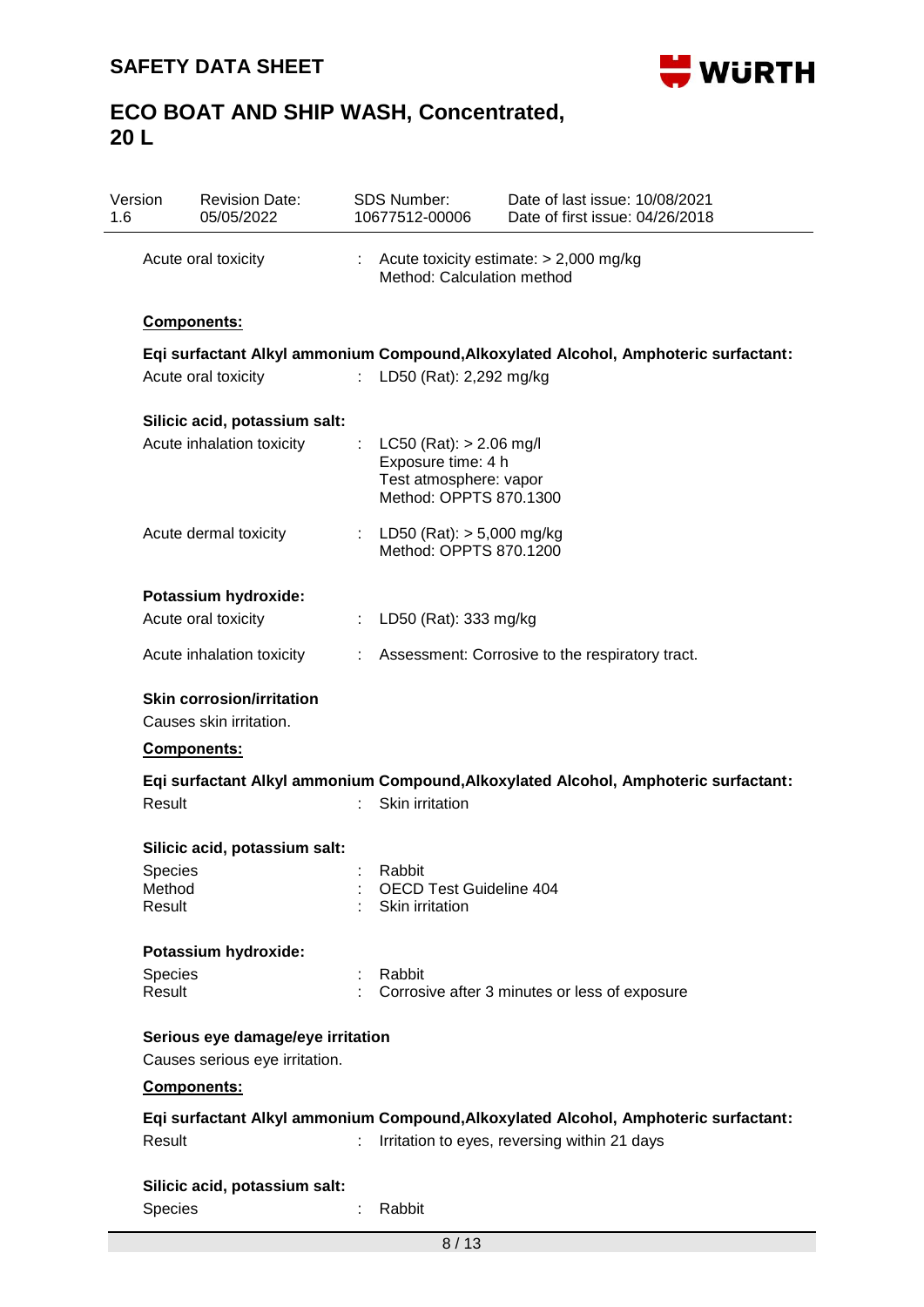

| Version<br>1.6           | <b>Revision Date:</b><br>05/05/2022                                                |    | <b>SDS Number:</b><br>10677512-00006      | Date of last issue: 10/08/2021<br>Date of first issue: 04/26/2018                                 |  |  |
|--------------------------|------------------------------------------------------------------------------------|----|-------------------------------------------|---------------------------------------------------------------------------------------------------|--|--|
| Result                   |                                                                                    |    |                                           | Irritation to eyes, reversing within 21 days                                                      |  |  |
| <b>Species</b><br>Result | Potassium hydroxide:                                                               | ÷  | Rabbit<br>Irreversible effects on the eye |                                                                                                   |  |  |
|                          |                                                                                    |    |                                           |                                                                                                   |  |  |
|                          | Respiratory or skin sensitization                                                  |    |                                           |                                                                                                   |  |  |
|                          | <b>Skin sensitization</b>                                                          |    |                                           |                                                                                                   |  |  |
|                          | Not classified based on available information.                                     |    |                                           |                                                                                                   |  |  |
|                          | <b>Respiratory sensitization</b><br>Not classified based on available information. |    |                                           |                                                                                                   |  |  |
|                          |                                                                                    |    |                                           |                                                                                                   |  |  |
|                          | Components:                                                                        |    |                                           |                                                                                                   |  |  |
|                          | Silicic acid, potassium salt:                                                      |    |                                           |                                                                                                   |  |  |
| <b>Test Type</b>         | Routes of exposure                                                                 |    | <b>Buehler Test</b><br>Skin contact       |                                                                                                   |  |  |
| Species                  |                                                                                    |    | Guinea pig                                |                                                                                                   |  |  |
| Method                   |                                                                                    |    | OPPTS 870.2600                            |                                                                                                   |  |  |
| Result                   |                                                                                    |    | negative                                  |                                                                                                   |  |  |
|                          | Potassium hydroxide:                                                               |    |                                           |                                                                                                   |  |  |
| <b>Test Type</b>         |                                                                                    |    | Intracutaneous test                       |                                                                                                   |  |  |
|                          | Routes of exposure                                                                 |    | Skin contact                              |                                                                                                   |  |  |
| <b>Species</b><br>Result |                                                                                    |    | Guinea pig<br>negative                    |                                                                                                   |  |  |
|                          |                                                                                    |    |                                           |                                                                                                   |  |  |
|                          | <b>Germ cell mutagenicity</b>                                                      |    |                                           |                                                                                                   |  |  |
|                          | Not classified based on available information.                                     |    |                                           |                                                                                                   |  |  |
|                          | Components:                                                                        |    |                                           |                                                                                                   |  |  |
|                          | Silicic acid, potassium salt:                                                      |    |                                           |                                                                                                   |  |  |
|                          | Genotoxicity in vitro                                                              | ÷. | Result: negative                          | Test Type: In vitro mammalian cell gene mutation test<br>Method: OECD Test Guideline 476          |  |  |
|                          |                                                                                    |    |                                           | Remarks: Based on data from similar materials                                                     |  |  |
|                          |                                                                                    |    |                                           | Test Type: Chromosome aberration test in vitro<br>Method: OECD Test Guideline 473                 |  |  |
|                          |                                                                                    |    | Result: negative                          | Remarks: Based on data from similar materials                                                     |  |  |
|                          |                                                                                    |    | Result: negative                          | Test Type: Bacterial reverse mutation assay (AMES)<br>Method: OECD Test Guideline 471             |  |  |
|                          |                                                                                    |    |                                           | Remarks: Based on data from similar materials                                                     |  |  |
|                          | Genotoxicity in vivo                                                               |    |                                           | Test Type: Mutagenicity (in vivo mammalian bone-marrow<br>cytogenetic test, chromosomal analysis) |  |  |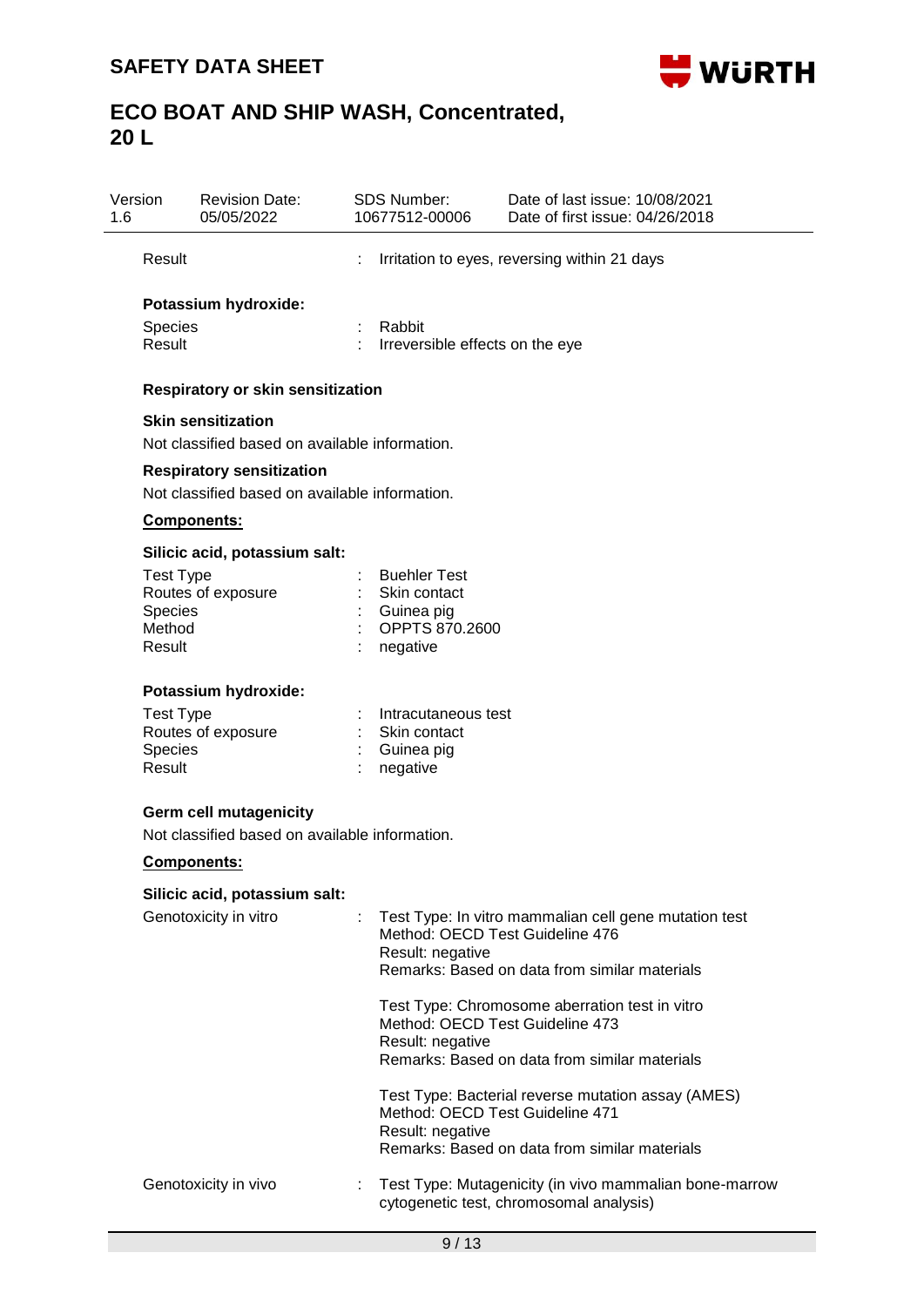

| <b>Revision Date:</b><br>05/05/2022                                            |                             | <b>SDS Number:</b><br>10677512-00006                               | Date of last issue: 10/08/2021<br>Date of first issue: 04/26/2018                    |
|--------------------------------------------------------------------------------|-----------------------------|--------------------------------------------------------------------|--------------------------------------------------------------------------------------|
|                                                                                |                             | Species: Mouse<br>Application Route: Ingestion<br>Result: negative | Remarks: Based on data from similar materials                                        |
| Potassium hydroxide:                                                           |                             |                                                                    |                                                                                      |
| Genotoxicity in vitro                                                          |                             | Result: negative                                                   | Test Type: Bacterial reverse mutation assay (AMES)                                   |
| Carcinogenicity                                                                |                             |                                                                    |                                                                                      |
| Not classified based on available information.                                 |                             |                                                                    |                                                                                      |
| <b>Reproductive toxicity</b><br>Not classified based on available information. |                             |                                                                    |                                                                                      |
|                                                                                |                             |                                                                    |                                                                                      |
| Components:                                                                    |                             |                                                                    |                                                                                      |
| Silicic acid, potassium salt:<br>Effects on fetal development                  | $\mathcal{L}^{\mathcal{L}}$ | Species: Mouse<br>Application Route: Ingestion<br>Result: negative | Test Type: Embryo-fetal development<br>Remarks: Based on data from similar materials |
|                                                                                |                             |                                                                    |                                                                                      |
| <b>STOT-single exposure</b>                                                    |                             |                                                                    |                                                                                      |
| Not classified based on available information.                                 |                             |                                                                    |                                                                                      |
| <b>Components:</b>                                                             |                             |                                                                    |                                                                                      |
| Silicic acid, potassium salt:<br>Assessment                                    |                             | May cause respiratory irritation.                                  |                                                                                      |
| <b>STOT-repeated exposure</b>                                                  |                             |                                                                    |                                                                                      |
| Not classified based on available information.                                 |                             |                                                                    |                                                                                      |
| <b>Repeated dose toxicity</b>                                                  |                             |                                                                    |                                                                                      |
| Components:                                                                    |                             |                                                                    |                                                                                      |
| Silicic acid, potassium salt:                                                  |                             |                                                                    |                                                                                      |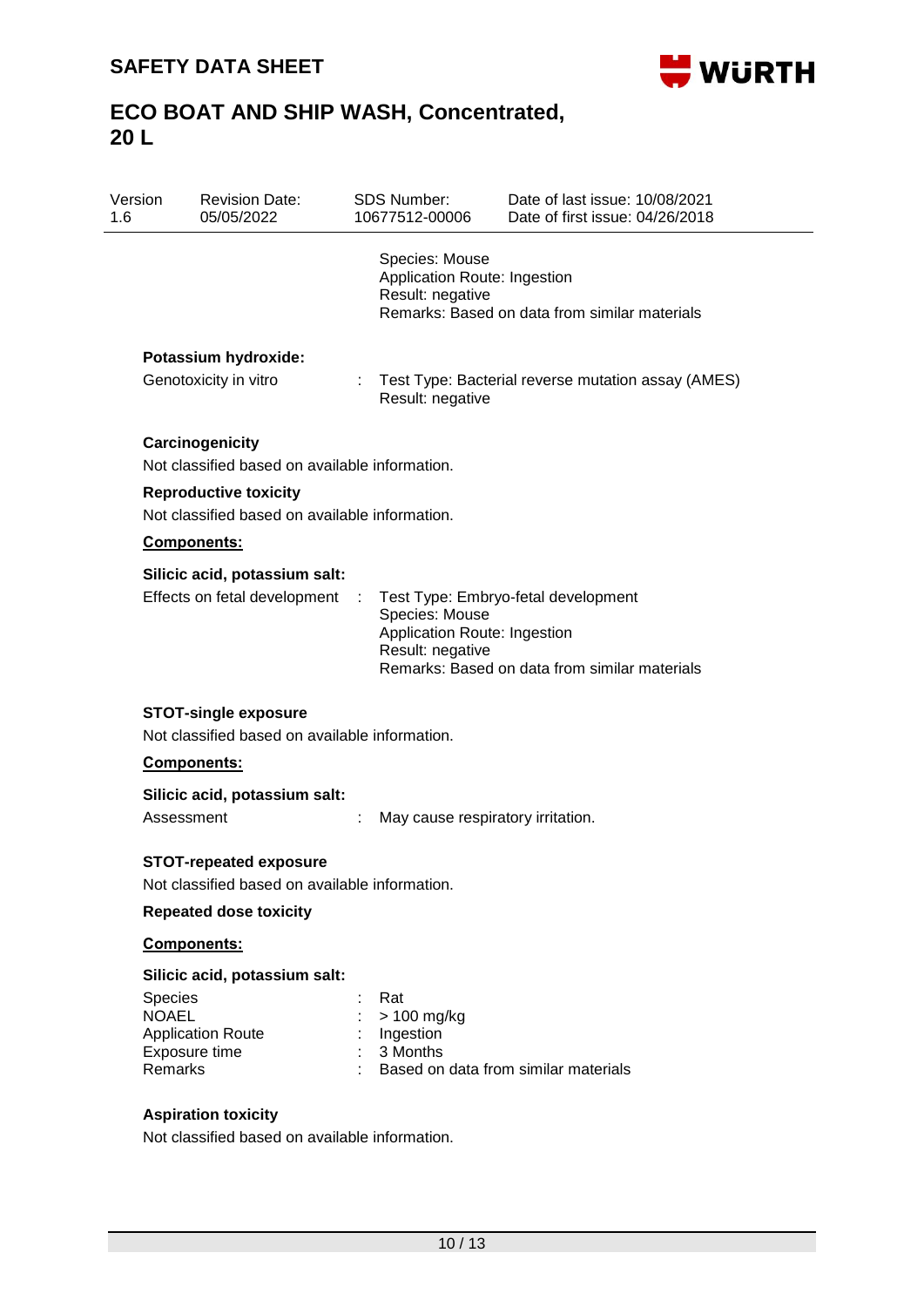

| Version | <b>Revision Date:</b> | SDS Number:    | Date of last issue: 10/08/2021  |
|---------|-----------------------|----------------|---------------------------------|
| 1.6     | 05/05/2022            | 10677512-00006 | Date of first issue: 04/26/2018 |
|         |                       |                |                                 |

### **SECTION 12. ECOLOGICAL INFORMATION**

| <b>Ecotoxicity</b>                                        |                                                                                                                   |
|-----------------------------------------------------------|-------------------------------------------------------------------------------------------------------------------|
| Components:                                               |                                                                                                                   |
| Silicic acid, potassium salt:<br>Toxicity to fish         | LC50 (Leuciscus idus (Golden orfe)): > 146 mg/l<br>Exposure time: 48 h<br>Method: DIN 38412                       |
| Toxicity to daphnia and other :<br>aquatic invertebrates  | EC50 (Daphnia magna (Water flea)): > 146 mg/l<br>Exposure time: 24 h<br>Method: OECD Test Guideline 202           |
| Toxicity to algae/aquatic<br>plants                       | EbC50 (Desmodesmus subspicatus (green algae)): 207 mg/l<br>Exposure time: 72 h<br>Method: OECD Test Guideline 201 |
| Toxicity to microorganisms                                | : EC50 (Pseudomonas putida): > 348 mg/l<br>Exposure time: 18 h<br>Remarks: Based on data from similar materials   |
| <b>Persistence and degradability</b><br>No data available |                                                                                                                   |
| <b>Bioaccumulative potential</b><br>No data available     |                                                                                                                   |
| <b>Mobility in soil</b><br>No data available              |                                                                                                                   |
| Other adverse effects<br>No data available                |                                                                                                                   |
| <b>SECTION 13. DISPOSAL CONSIDERATIONS</b>                |                                                                                                                   |
| <b>Disposal methods</b><br>Waste from residues            | Dispose of in accordance with local regulations.                                                                  |

| Contaminated packaging | : Empty containers should be taken to an approved waste<br>handling site for recycling or disposal. |
|------------------------|-----------------------------------------------------------------------------------------------------|
|                        | If not otherwise specified: Dispose of as unused product.                                           |

### **SECTION 14. TRANSPORT INFORMATION**

### **International Regulations**

**UNRTDG** Not regulated as a dangerous good **IATA-DGR**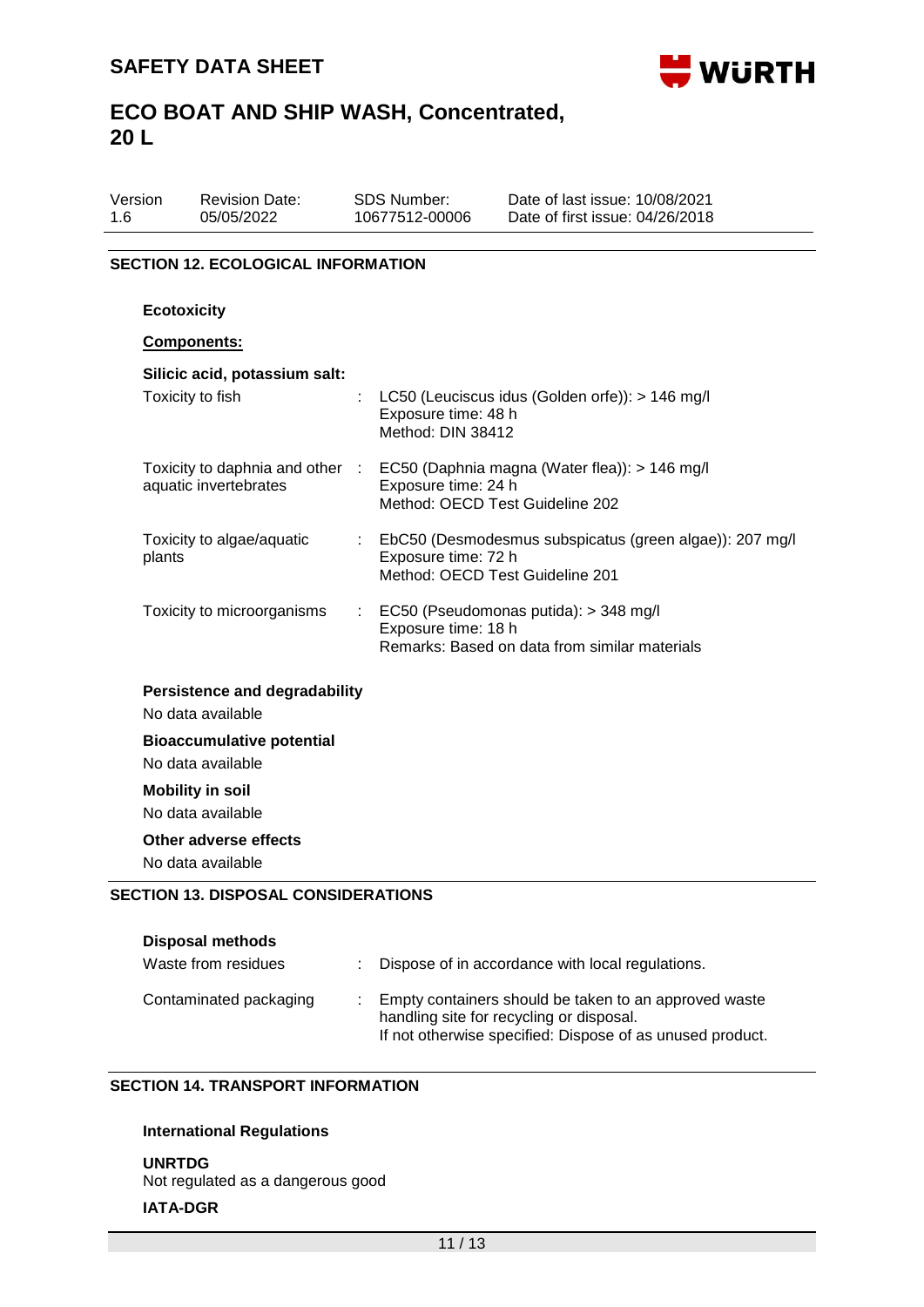

| Version<br>$1.6\,$ | <b>Revision Date:</b><br>05/05/2022                   | <b>SDS Number:</b><br>10677512-00006 | Date of last issue: 10/08/2021<br>Date of first issue: 04/26/2018                        |
|--------------------|-------------------------------------------------------|--------------------------------------|------------------------------------------------------------------------------------------|
|                    | Not regulated as a dangerous good                     |                                      |                                                                                          |
|                    | <b>IMDG-Code</b><br>Not regulated as a dangerous good |                                      |                                                                                          |
|                    | Not applicable for product as supplied.               |                                      | Transport in bulk according to Annex II of MARPOL 73/78 and the IBC Code                 |
|                    | <b>Domestic regulation</b>                            |                                      |                                                                                          |
| TDG                | Not regulated as a dangerous good                     |                                      |                                                                                          |
|                    | <b>Special precautions for user</b><br>Not applicable |                                      |                                                                                          |
|                    | <b>SECTION 15. REGULATORY INFORMATION</b>             |                                      |                                                                                          |
|                    | Volatile organic compounds<br>(VOC) content           | VOC content: 0 % / 0 g/l             | CANADIAN ENVIRONMENTAL PROTECTION ACT, 1999 -<br>Guidelines for VOC in Consumer Products |
|                    |                                                       |                                      | The ingredients of this product are reported in the following inventories:               |

| <b>DSL</b> | : All chemical substances in this product comply with the CEPA |
|------------|----------------------------------------------------------------|
|            | 1999 and NSNR and are on or exempt from listing on the         |
|            | Canadian Domestic Substances List (DSL).                       |

#### **SECTION 16. OTHER INFORMATION**

#### **Full text of other abbreviations**

| ACGIH           | : USA. ACGIH Threshold Limit Values (TLV)                                                                                                         |
|-----------------|---------------------------------------------------------------------------------------------------------------------------------------------------|
| CA AB OEL       | Canada. Alberta, Occupational Health and Safety Code (table<br>$2:$ OEL)                                                                          |
| CA BC OEL       | Canada, British Columbia OEL                                                                                                                      |
| CA QC OEL       | Québec. Regulation respecting occupational health and safe-<br>ty, Schedule 1, Part 1: Permissible exposure values for air-<br>borne contaminants |
| ACGIH / C       | $\therefore$ Ceiling limit                                                                                                                        |
| CA AB OEL / (c) | ceiling occupational exposure limit                                                                                                               |
| CA BC OEL / C   | ceiling limit                                                                                                                                     |
| CA QC OEL / C   | Ceiling                                                                                                                                           |

AIIC - Australian Inventory of Industrial Chemicals; ANTT - National Agency for Transport by Land of Brazil; ASTM - American Society for the Testing of Materials; bw - Body weight; CMR - Carcinogen, Mutagen or Reproductive Toxicant; DIN - Standard of the German Institute for Standardisation; DSL - Domestic Substances List (Canada); ECx - Concentration associated with x% response; ELx - Loading rate associated with x% response; EmS - Emergency Schedule; ENCS - Existing and New Chemical Substances (Japan); ErCx - Concentration associated with x% growth rate response; ERG - Emergency Response Guide; GHS - Globally Harmonized System; GLP - Good Laboratory Practice; IARC - International Agency for Research on Cancer; IATA - International Air Transport Association; IBC - International Code for the Construction and Equipment of Ships carrying Dangerous Chemicals in Bulk; IC50 - Half maximal inhibitory con-